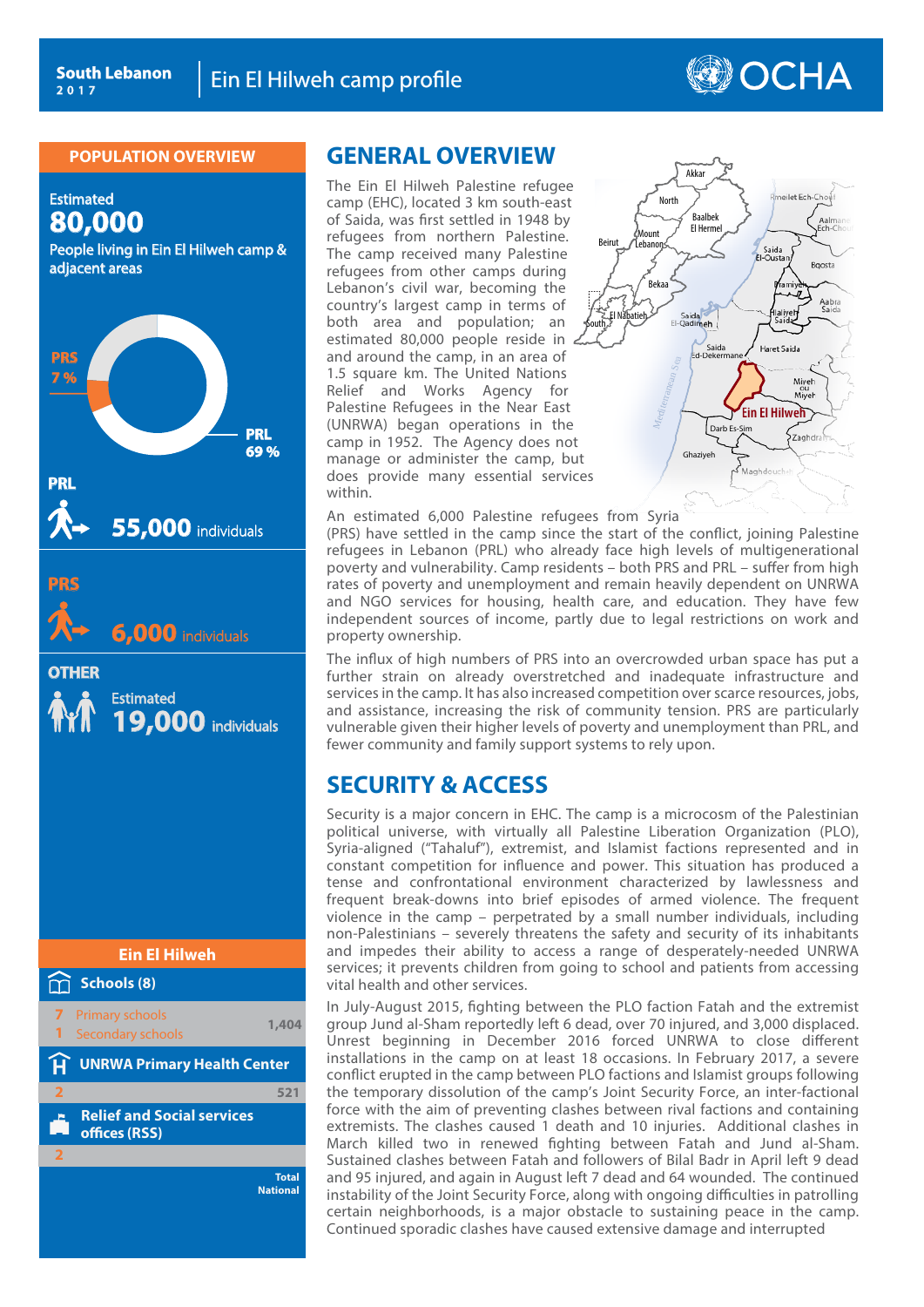critical UNRWA services. These disruptions have particularly severe consequences given camp residents' dependence on UNRWA and NGO services.

Insecurity in EHC also impacts residents' freedom of movement. While residents are generally able to leave and enter the camp, movement is often restricted during the frequent periods of heightened security measures, limiting access to employment and essential services. Security restrictions have also been reported on the entry of building materials to the camp, inhibiting shelter improvements and infrastructure rehabilitation.

In addition, the conflict in Syria has heightened tensions in EHC, with numerous factions resolutely opposed to the Syrian regime and Hezbollah's involvement in the conflict. While most of these factions existed in the camp before 2011, the conflict has likely strengthened and emboldened certain more extreme groups, including Jund al-Sham.

The Lebanese army maintains a security zone around the camp and controls its four main entrances, but has no presence within – as is the case in all the Palestine refugee camps in Lebanon except Nahr el-Bared (which has had its own security setup since the 2007 crisis). Security inside EHC is maintained by an inter-factional security committee, by Palestinian factions themselves, and by a Fatah-led Joint Security Force composed of most of the camp's factions.

# **NEEDS**

## **Palestine Refugees in Lebanon (PRL)**

PRL households across Lebanon live in severe poverty spanning several generations: 65 per cent of PRL live under the poverty line and 23 per cent are unemployed, a significant increase from the 2010 rate of 8 per cent. Accordingly, in a 2014-2015 assessment by REACH, OCHA, and UNICEF, the highest-priority need identified by PRL in EHC was employment, followed by improved roads and security. All respondents reported a significant population increase in the last 3 years. A lack of conflict mitigation mechanisms was identified as a source of community tension, exacerbated by overstretched resources and public services, as well as job shortages. Food represents 36% of PRL monthly expenditures (compared with 20.6% for Lebanese), and PRL reported buying lower-quality food and borrowing in order to meet their basic needs. While the situation has significantly improved with respect to wastewater management and solid waste collection, the latter can still be challenging when service is interrupted by clashes. Finally, while UNRWA provides education to camp residents, drop-out rates are high among young adults, in part due to pressure to support family members and a perceived lack of opportunities upon graduation.

## **Palestine Refugees from Syria (PRS)**

PRS are one of the most deprived groups in Lebanon, with 89 per cent living in poverty, 95 per cent food-insecure, and 52.5 per cent unemployed among PRS countrywide. In the REACH assessment, the PRS in EHC – like the PRL – flagged employment as their highest-priority need, followed by the provision of non-food items and shelter rehabilitation. PRS respondents also noted a lack of conflict mitigation mechanisms, but additionally pointed to political affiliations and youth unemployment as specific sources of tension. PRS are particularly vulnerable to disruptions in UNRWA funding or services, with UNRWA cash assistance representing the main source of income for 92.6% of PRS. Finally, movement and legal status are of particular concern to PRS; while only 3% of PRS entered Lebanon irregularly, more than half no longer hold a valid visa, indicating the majority of PRS have lost their legal status due to the cost and complexity of renewal.

### **Adjacent Areas**

The 8 neighborhoods surrounding EHC, known as "adjacent areas," are primarily inhabited by PRL and PRS, along with some Syrian refugees and vulnerable Lebanese, including "Dom" families (one of the most vulnerable groups in Lebanon). The population of these neighborhoods is estimated to be around 12,500, included in the 80,000 total. The needs of the residents of these neighborhoods are unique, as they fall between mandates; UNRWA is not responsible for providing basic urban service – such as water, sewerage, solid-waste management, or road networks – outside the physical boundaries of the camp. Any basic urban services provided by the municipality are politically difficult, as most residents are living informally and assistance could be interpreted as a step toward "permanent resettlement." Sewage management is a top priority for these neighborhoods, followed by water and electricity network upgrades and rehabilitation, then road-paving. Uncertain administrative oversight over these areas has at times resulted in the implementation of ad hoc projects lacking continuity; in some cases, residents are left to deal with the remnants of failed or discontinued projects.

## **RESPONSE**

UNRWA is the main provider of assistance and protection services to Palestine refugees across Lebanon, covering both PRL and PRS with its assistance which includes health, education, and social and relief services, as well as camp improvement efforts. 358 UNRWA staff operate services in the camp – including 8 UNRWA schools, two primary health centers and two relief and social services offices – and approximately 150 UNRWA staff reside with their families in the camp. While the Agency primarily operates within the boundaries of EHC, PRL and PRS in adjacent neighborhoods can enter the camp in order to access services, including education, cash assistance, and healthcare. UNRWA faces chronic funding shortfalls as financial support has been outpaced by a growth in needs. UNICEF supports the Agency with providing immunization, maternal and child health services, primary and secondary education, technical and vocational education, and child protection and psychosocial support interventions for both PRL and PRS. A number of NGOs also operate in EHC, including organizations specifically targeting PRS such as Islamic Relief Worldwide (for health consultations) and the NGO Right to Play (for child protection, psychosocial support and life-skills programmes). Infrastructure projects in and around EHC benefit both PRL and PRS, primarily through UNRWA in the camp and through UNDP, NRC, ICRC, and UNICEF in the adjacent areas.

The Lebanon Humanitarian Fund has financed three projects that partly cover EHC: a \$250,000 Terre des Hommes Italia project providing food and protection case management to 5,050 people in the Tyre and Saida areas; a \$386,000 project through UNRWA providing protection and legal support and assistance to Palestine refugees with disabilities in all of Lebanon, and \$99,000 project with UNRWA aimed at building emergency preparedness and responding to the impact of the April 2017 conflict. In addition, following the February unrest in EHC, \$26,000 of the first allocation to UNRWA was reallocated to respond to the infrastructure and protection impact of the violence.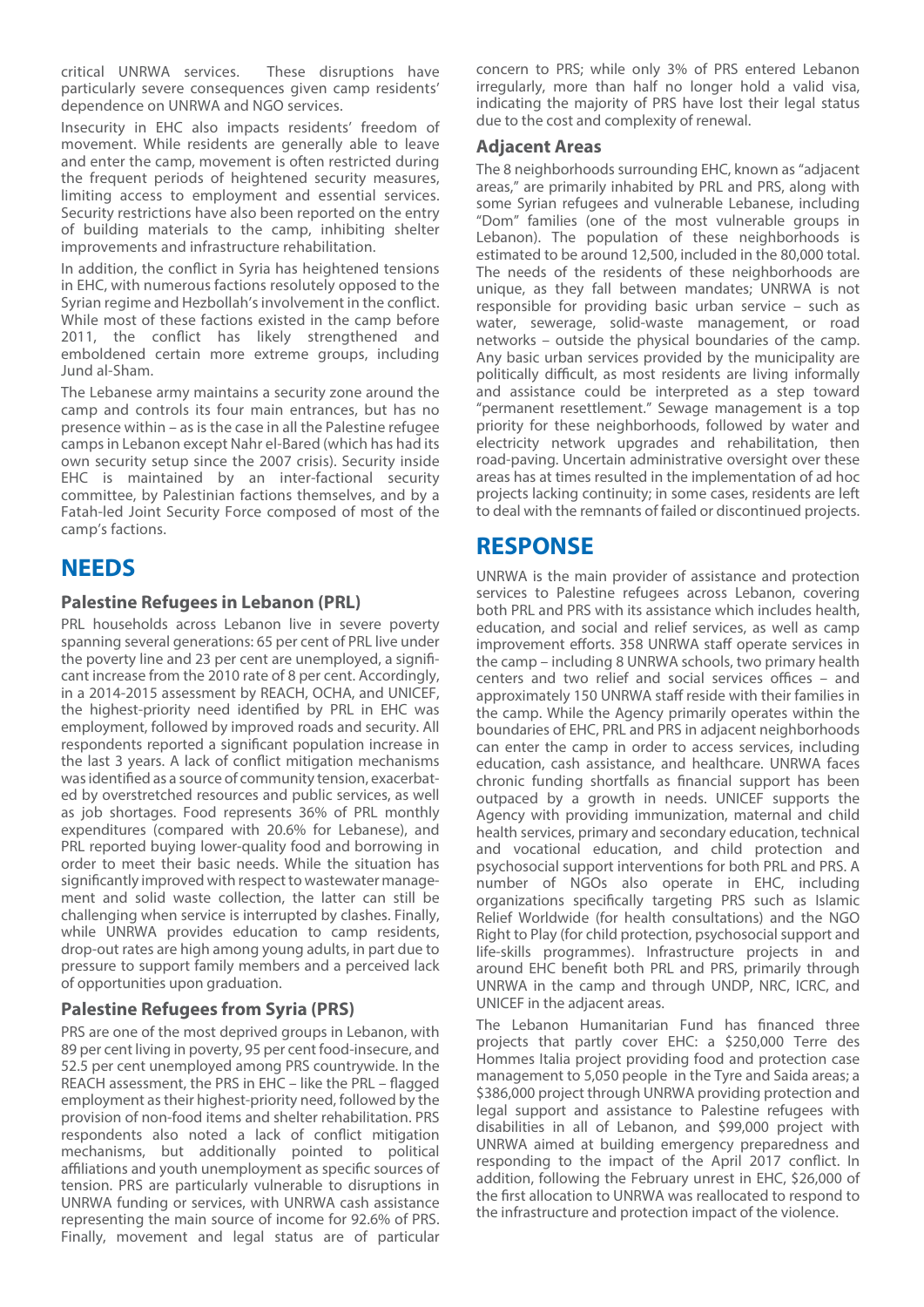**Education:** UNRWA operates 8 schools (7 primary and 1 secondary) located in two compounds in the camp, attended by 5,452 students, including 825 PRS. Palestinian children living in the adjacent areas are able to attend UNRWA schools inside the camp. With the support of partners, including UNICEF, UNRWA also organizes extracurricular and sport activities for children to relieve tension, and provides psychosocial support to all children and UNRWA education staff. Additional educational programmes are run by organizations outside of the camp, including kindergartens, libraries, remedial programs, an art center, and a literacy program. Involved organizations include the Ghassan Kanafani Cultural Foundation (GKCF) and Association Najdeh.

**Health:** UNRWA operates two primary health centers (PHCs) and a radiology unit in the camp, with services including dentistry, maternal health, laboratory analysis, x-ray, and provision of medications. The two PHCs serve an average of 1,100 people per day. Islamic Relief Worldwide is also active in the camp providing primary health consultations. UNRWA organizes referrals of patients for secondary and tertiary healthcare services to a network of contracted private and public hospitals in Saida and the region, including the Palestine Red Crescent Society's Hamshari hospital near the camp entrance. Hospitalization and ER services are also provided by Human Call's hospital, located within the camp. Palestine refugees in adjacent areas are able to obtain preventative health services at the UNRWA PHCs in the camp. Médecins Sans Frontières (MSF) is also active providing health services in the adjacent areas.

**Protection:** UNRWA and UNICEF partner with several international and national NGOs to address protection needs of children and caregivers living in EEH. With UNICEF's support, UNRWA's protection services encompass identification and referral of vulnerable individuals, provision of legal aid services (counseling, assistance and formal representation), gender-based violence (GBV) case management and psychosocial support, child protection, and mental health and psychosocial support (MHPSS). Additionally, UNRWA conducts prevention initiatives against GBV through awareness raising and community-led prevention groups. UNRWA is also involved in emergency response coordination, along with relevant partners. A partnership with the International Committee of the Red Cross (ICRC), for instance, has enhanced emergency preparedness in schools. Psychosocial support services are also provided by NGOs and CBOs in the camp, including Right to Play, Medical Aid for Palestinians (MAP), and Islamic Relief Lebanon, which provide community-based child protection, psychosocial support, and life-skills programmes. A number of organizations help meet protection needs outside the camp as well, including MSF, which caters to the needs of physically and mentally challenged and blind individuals. The Norwegian Refugee Council (NRC) also provides legal assistance and counseling to refugees. Finally, there is a protection committee operating in the camp consisting of UNRWA, NGOs, and community representatives.

**8** Social Stability and Livelihoods: A number of organizations are active in the social stability and livelihoods sectors in the adjacent areas, including the General Union for Palestinian Women, Solidarity

Association for Social and Cultural Development, the National Institution of Social Care and Vocational Training, Popular Aid for Relief and Development (PARD), Badr, and Association Najdeh, which undertakes awareness campaigns and assistantship programs. The NGO Nashet is active both within the camp and the adjacent areas through social stability programs, women's food production cooperatives, and a "center for technical training" that also conducts workshops and summer activities. UNRWA also plays a role by helping coordinate activities aimed at increasing livelihood opportunities, particularly for women.

 **Food and Cash Assistance:** UNRWA provides cash assistance to both PRS and PRL, including a Social Safety Net Programme that benefits over 9,000 individuals. These activities are conducted through the Agency's two Relief and Social Services (RSS) offices in the camp.

**Shelter:** UNRWA provides shelter rehabilitation services to some of the most vulnerable families in the camp in the form of a self-help programme. UNRWA also contributes to emergency shelter repair efforts following clashes in the camp. Meanwhile UNDP and NRC are active in shelter waterproofing and rehabilitation in the adjacent areas. ICRC has also been involved, conducting assessments for WASH improvements to shelters in the adjacent areas.

**Water & Sanitation:** Water is provided to EHC households through 10 wells located within the camp. These wells are managed by the PLO or Tahaluf Popular Committees. The camp also has a new water network implemented through infrastructure projects within the last three years. However, there is a shortage of water provision due to improper use and management of the wells. UNRWA provides chlorination for the wells and sometimes assists to cover their running costs. The Agency is also involved maintaining the water network infrastructure, working to prevent flooding, intervening in the event of flooding, and supporting water supply through rehabilitation and cash subsidies for well repairs, pumps, and generators. UNDP has installed a new water network in one adjacent area, and is in the process of rehabilitating water networks in other adjacent areas. NRC has also been involved in this process, conducting water assessments and providing pumps and generators to complete connections to the new UNDP network. Première Urgence has also been involved in repairing water networks.

All houses in the camp are connected to a recently implemented sewage network, managed and operated by UNRWA. Adjacent areas rely on networks established by the PLO or by the communities themselves. Where no comprehensive network exists, residents rely on individual connections or septic tanks. UNRWA does not maintain or rehabilitate sewage networks outside of the camp, though at times the Agency will informally help with unblocking congested sewage pipes or manholes. NRC and Première Urgence have been involved in establishing and rehabilitating sewage networks in the adjacent areas; UNDP has installed sewage networks in 3 adjacent areas and has an ongoing project in one.

**Solid Waste Management: Solid waste** collection, a particular challenge given population growth and funding constraints, is provided by UNRWA without charge in the camp, through both manual and mechanized